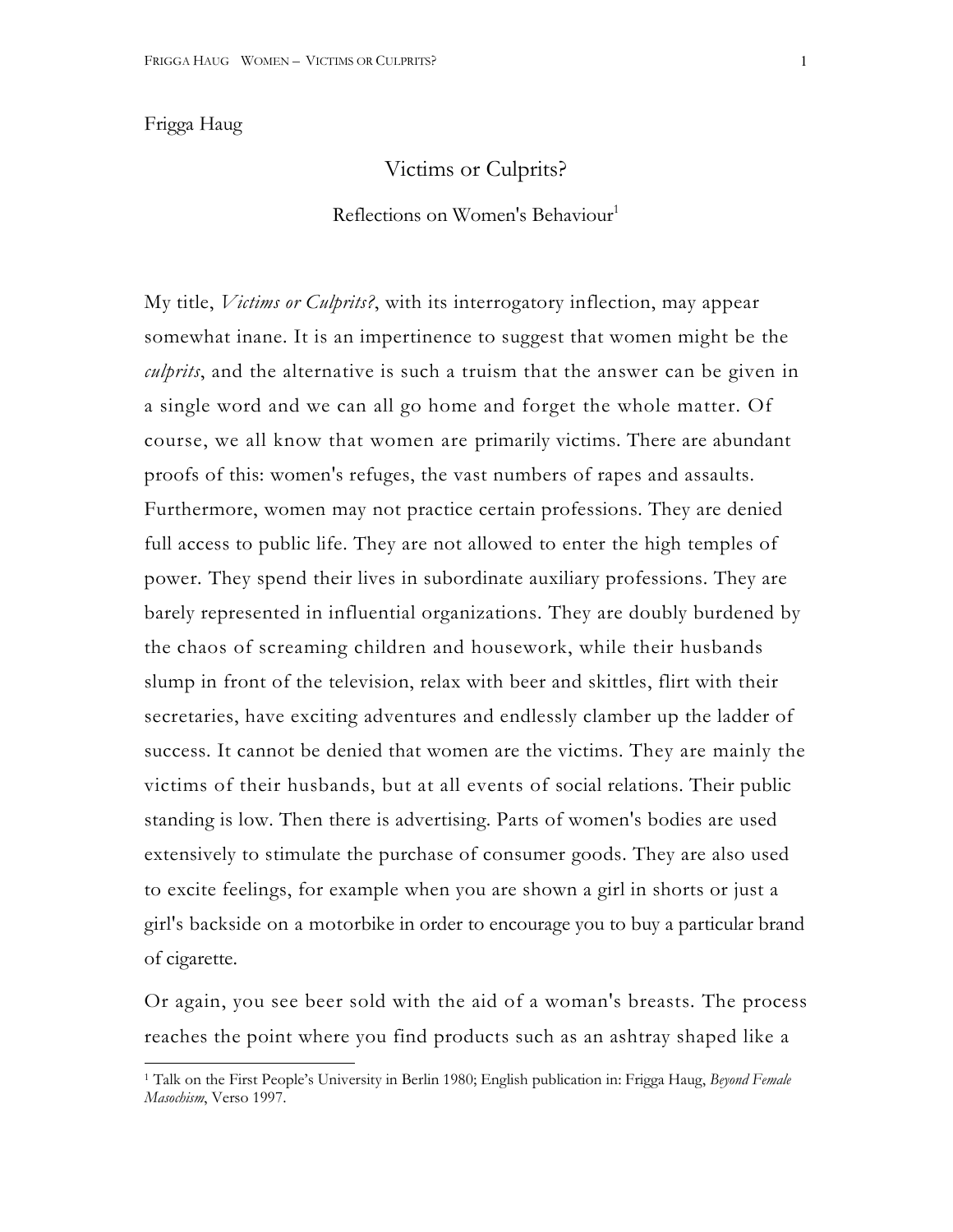woman's belly, or nutcrackers modelled on a woman's thighs, and so on. Women are no better respected at work. Their work and the esteem in which it is held can be summed up in the words of a personnel manager who in other respects was quite amiable and humane. Speaking about working with computers, he remarked, "Once the possible sources of error have been grasped and the test program is functioning automatically, this is just plain prison work and can be carried out by women." And another observed, "Our women must be able to stand for long periods, be accustomed to hard work and be under forty. They must not be overweight, not like an Italian Mamma." In short, women's work is synonymous with unskilled work. This catalogue, which indicates that women are the victims of men and of social relations, reflects the perspective of most feminist writers as well. Thus far we are all in agreement: women are oppressed. What's to be done? How can they rescue themselves?

To simplify grossly: any such rescue has to overcome two obstacles. First, the oppressed bear the marks of their oppression. As we can see from the remark of the personnel manager, the women in this company had not had the same training as the men working there; they have been denied the same work experience, so their expertise is less. Women today cannot do everything.

Second, women have problems in their struggle for their own emancipation because they do not always really want what they want. This makes extra difficulties for women who want things to change and who want to liberate themselves. They do not only have to fight against obstacles in the world outside, they also experience difficulties with themselves. I have in mind here what is often thought of as problems with relationships, problems which act as a brake on the revolutionary impulse. The expression "problems with relationships" is really a euphemism for the breakdowns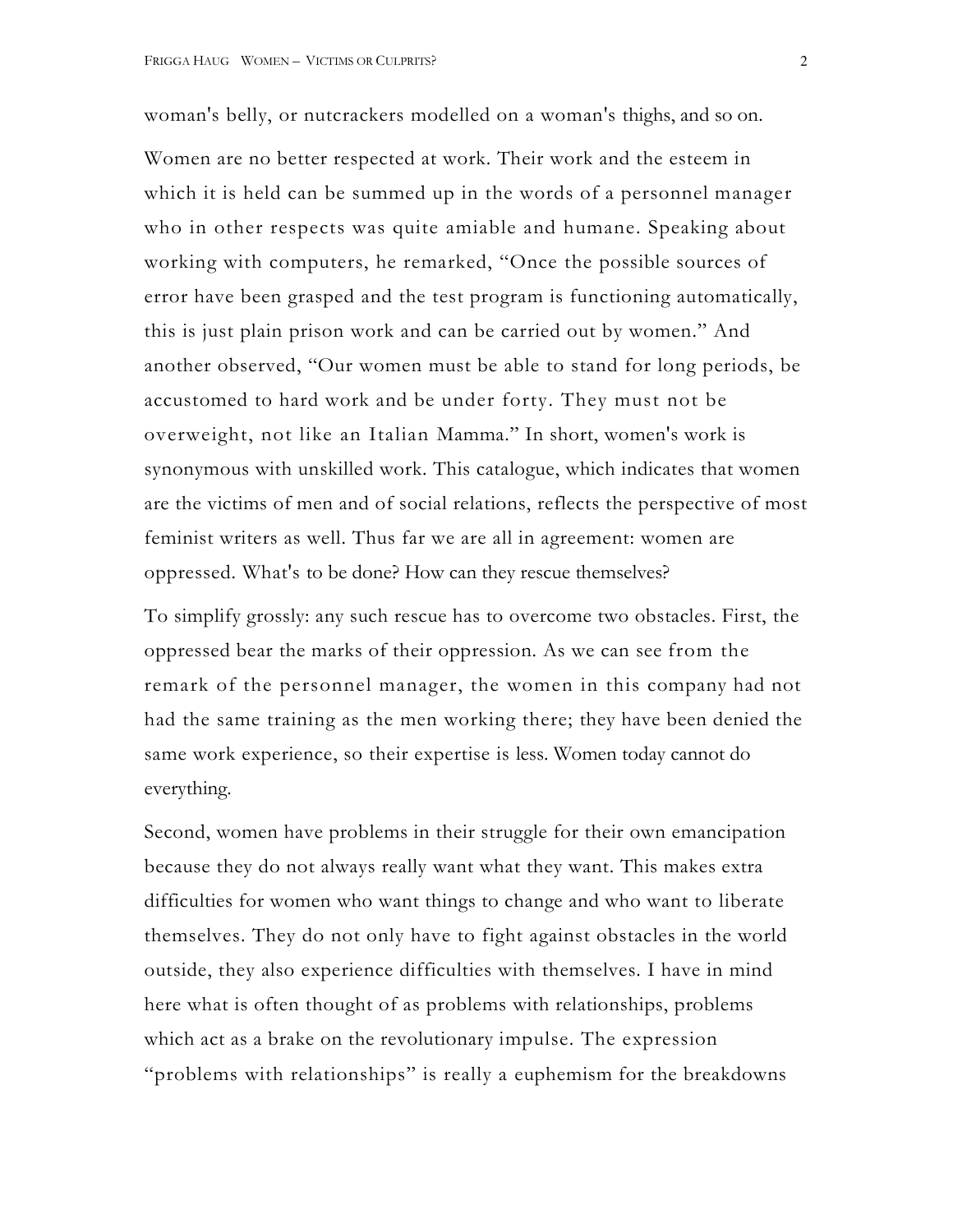in private relationships which thwart their attempts at liberation. The question that arises in my mind in the first instance is this: What is the origin of the structures, the social relations in which women are oppressed and whose marks they bear?

There is no need to dwell on the answer to this, since it is universally known. Women exist primarily for the family. The family is the basic unit of society and women have the task of ensuring the safety and well-being of the next generation. Women's lives, their existence as wives and mothers, looking after the needs of their husbands, the children's upbringing, and in exchange the need to give up all other goals or aims in life – all this can be summed up as the social function of women. This function is commonly identified with women's nature. We have to admit that this is not wholly unjustified. After all it is women who bear the children. But we are then confronted by the question of whether women's nature is really so intractable. Are women so unable to control their lives that this nature should fill their lives to the exclusion of all else? So the question I must now put to myself is: What is the relationship between the "domination of nature" which is so highly regarded in our society, and which has reached such an advanced stage, and the nature of women? Or, to put the question of the extent to which women's social role is based on their nature in a brutally over-simplified way: Is it necessary for women to have such a large number of children that it fills and dominates their entire lives?

The question seems absurd, but a glance at history shows that this has in fact been the position up to a time which seems frighteningly close to the present. I need refer to only two facts which are amply documented in recent research (see Sullerot, for example). Accurate knowledge about birth control is an acquisition of the present century. The possibility of not breast-feeding an exhausting activity which tied mothers down for two or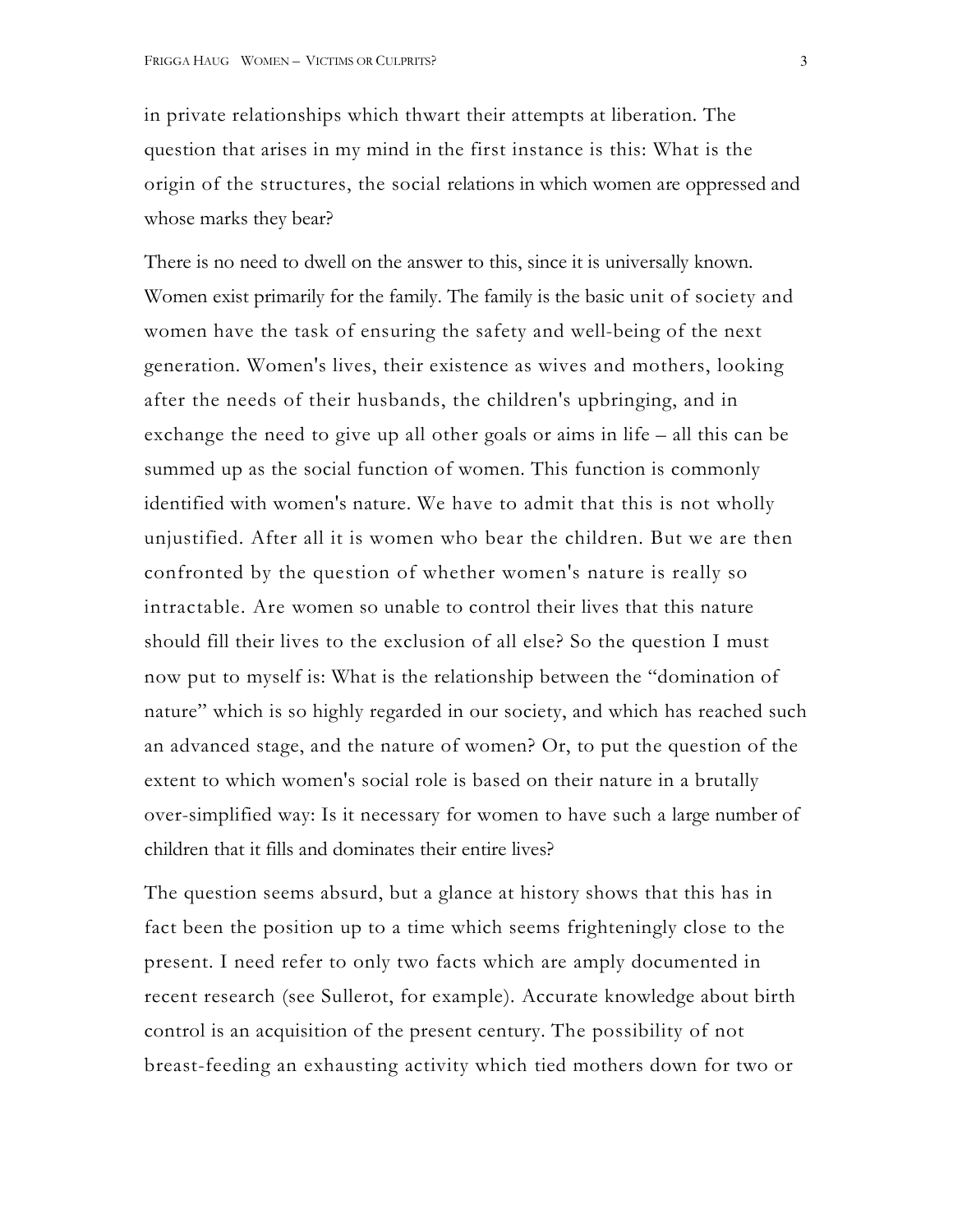three years or more – and the development of sterilized baby food did not take place until the end of the nineteenth century. Up to the beginning of the present century, that is, a woman who lived with a man might give birth to as many as nineteen children, of whom barely half would survive. (We may note in passing that there has been much discussion in the women's movement about the capable, independent women working in crafts and trades, such as butchers and other craft-orientated groups. These women, too, had a large number of children and in practice were pregnant for most of the time.) The dramatic increases in population in consequence of such behaviour and in spite of the high rate of infant mortality were modified by the fact that not all women were able to marry and, since some were segregated from society (for example in convents), not all bore children. But if women spend a quarter part of their adult life either pregnant or breastfeeding, it is self-evident that they will scarcely have the time or opportunity to undertake anything else (and we may add that before this century the likelihood of dying in labour was high). In these circumstances it is not unreasonable to assert that such women are at the mercy of their own nature. This subjection of women to their own nature became unnecessary and superfluous with the development of birth control and the possibility of feeding the baby with food other than its mother's milk. Despite this women are still kept in the home as if nothing had changed. The point here is not to campaign against breast-feeding; but if we are to fight for liberation, it is vital to understand the preconditions of that struggle, and a grasp of the ways in which nature acts as a stumbling-block for women is an essential part of this. Only now, when it has become possible to appropriate our own nature, can breast-feeding become a pleasure, since it does not have to be done year in, year out.

Women's function in the family acts as a brake on their development and leads to their exclusion from the core activities of society. It makes them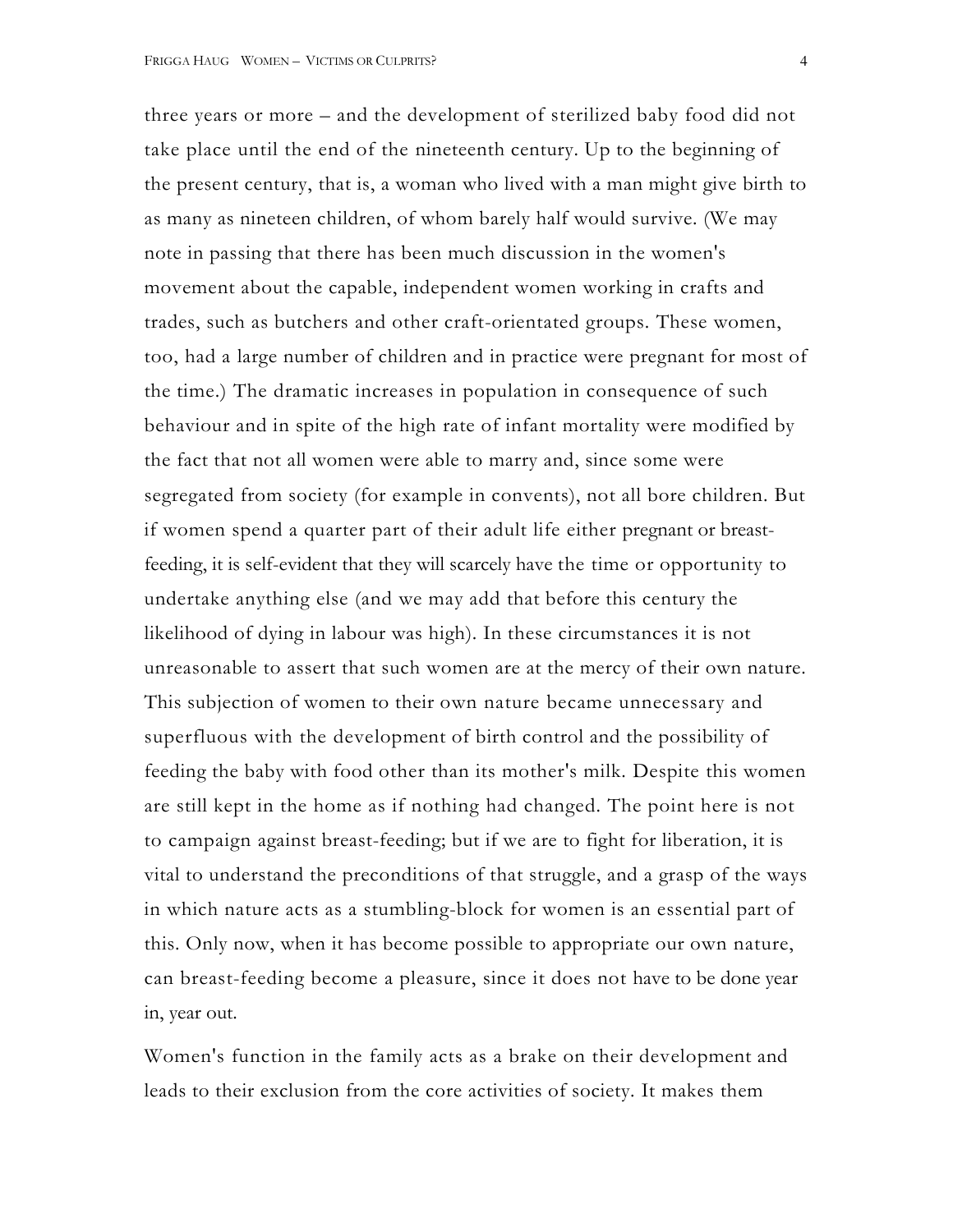dependent and is a source of oppression. Beaten down in this fashion, excluded and degraded into instruments for stimulating consumption, women are exiled to hearth and home and, even worse, they are made the objects of public ridicule. Those who laugh at misogynist jokes are all able to agree that women are bad, stupid, vain and useless. Their activities are consistently defined negatively. Whole books could be filled with jokes in which women appear only as viewed through masculine spectacles. Here is a typical one. Fred is asked, "Are you married?" "No, I only look like this because someone has just stolen my car." Jokes of this sort make me turn my back in a fury. But since women are often exposed to such misogynist jokes, they mainly shrug them off without thinking about them further. These, however, are not the only kind of misogynist jokes.

In search for jokes which would reveal the low esteem in which women are generally held, I came to perceive another, rather different layer of meaning. Here, for example, are two jokes which could be interpreted as the usual anti-women jokes. The learner driver says to her driving instructor, "I always go when the lights are red. Green doesn't suit me" – which implies that women have nothing in their heads but their appearance. In another, a Jewish joke, a husband tells his friends, "My wife is really very clean. She is the only person in New York who washes the rubbish before she throws it away."

For all that these jokes are based on an agreement to enjoy a laugh at women's expense, they also have another dimension, one which implies and encourages a more critical stance. For they show that women are damaged by the environment in which they exist and even by their own activities. This applies to the stupid joke with the driving instructor in which the woman drives through red lights; and even holds good for the joke which highlights the absurdity of too much cleaning. My claim is that malicious though these jokes are, they contain a consciousness-raising element. They tell us something about the threats to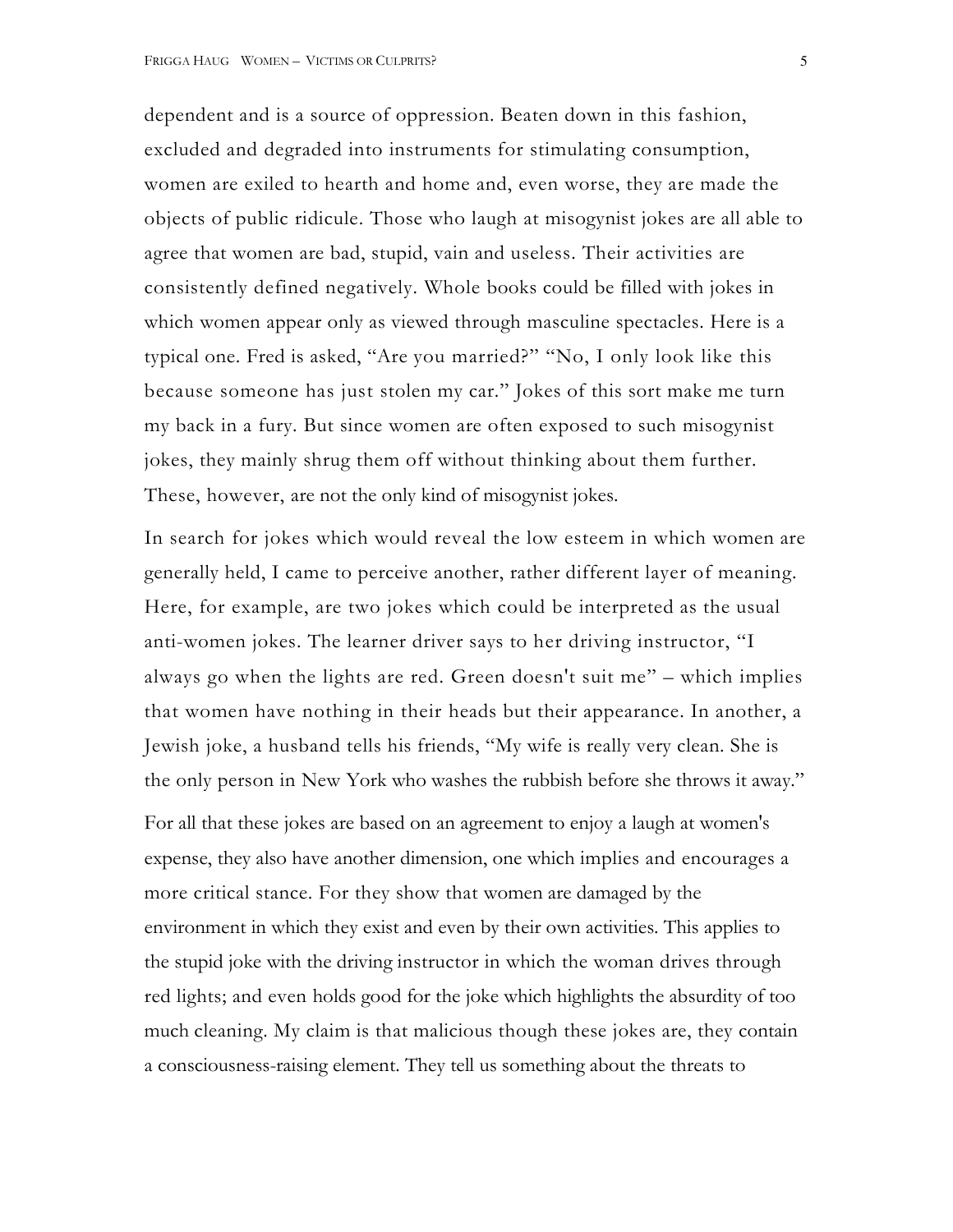women implicit in these spheres, which are after all women's own realm. By exaggerating they make the self-evident problematic, and by this means they point to the need to liberate women from their own sphere of activity. How should we conceive of such liberation and change? Do they not call for a

transformation in women, and is this not what the jokes implicitly require? We should remember that motherhood, marriage and the family represent an extraordinary constraint, dependence and blocking of women's potential. If this is generally accepted, how can women possibly still desire these things? Other options are available; women are not forced into this way of life. To overstate the point I would say that by desiring marriage and motherhood, or at least by secretly longing for them or striving towards them, women become willing accomplices in their own oppression.

Jokes clearly reveal both the wasted lives and also the fact that women are starting to defend themselves – but in the wrong way. This is conveyed, for example, by this very nasty anti-women joke: "Many women are like cigarettes. The poison gradually accumulates in their mouths." Jokes like this show that women are beginning to defend themselves, albeit in a distorted rather than a liberating manner. We must therefore inquire into the source of the oppression which women are so ready to accept. How does it gain possession of women?

To advance the argument I would propose the following hypothesis. All oppression not based on the use of extreme force functions with the connivance of the oppressed.

As we have shown, the assumption that women are pure victims is self-defeating, if we are to consider the possibility of their changing, of their actively bringing about their own emancipation. For it would be quite unclear why liberation should be either possible or desirable and, above all, who would actually carry it out. In short, we would be unable to explain how women, who are victims and objects, could ever become subjects. In other words, the belief that women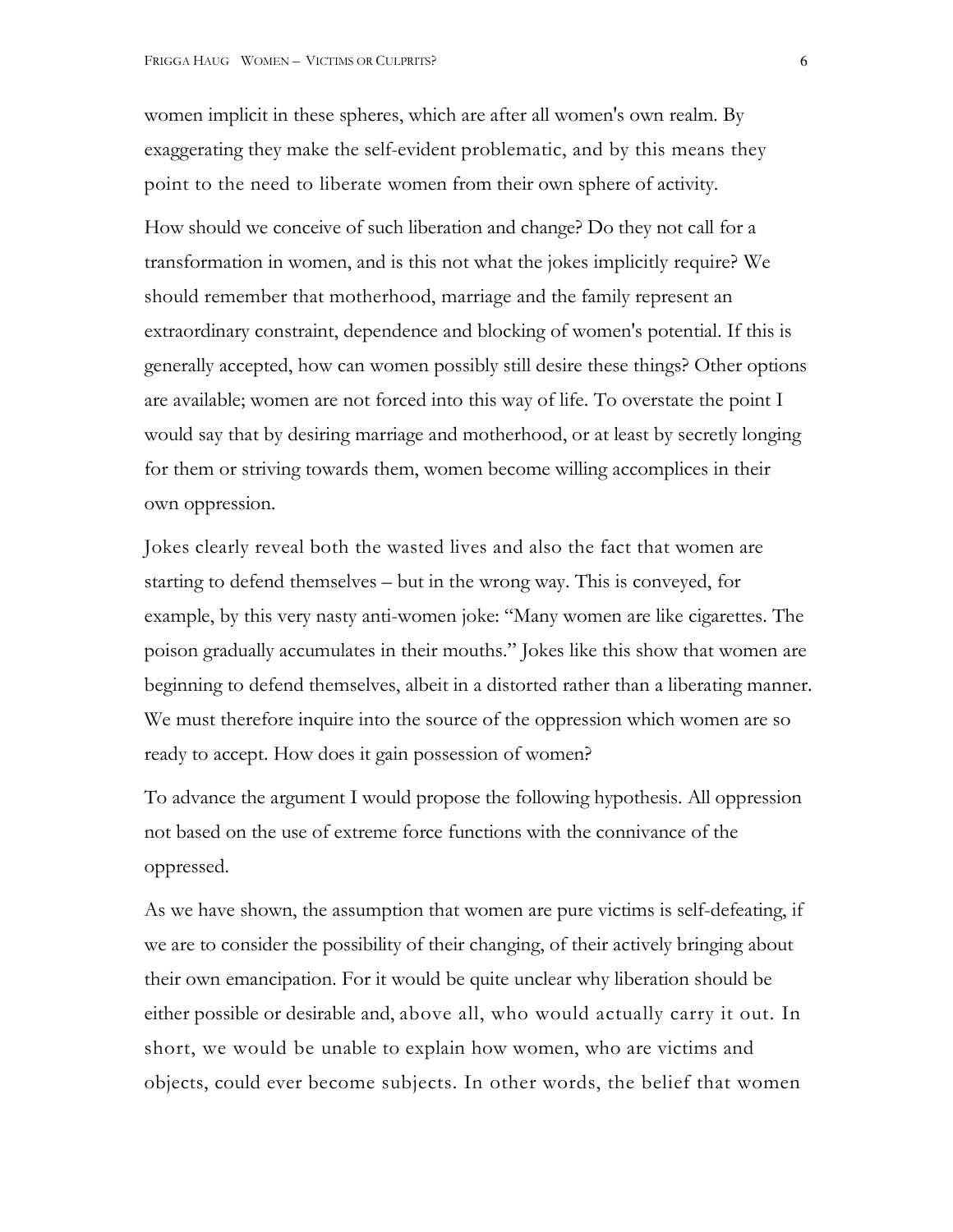are merely victims remains silent about how women could ever be transformed from people who are the subject of the actions of others into people who act on their own behalf. Tied hand and foot, they would be forced to remain silent, they would have to stay as they were and would be unable to raise themselves from their degraded situation, as long as we retain the conception of women as victims. If, on the other hand, we proceed from the assumption that people, and therefore women, create themselves, it will follow that individual women will, of course, find themselves surrounded by ready-made oppressive structures to which they are expected to respond in a subservient way. But these structures only survive as long as they are continually reproduced by those who live within them. This implies in its turn that these structures can be altered by those who reproduce them. This is in fact the only way that we can conceive of changing them. That is to say, the idea that women can change the conditions in which they live is predicated on the assumption that they assist in creating them in the first place. It implies, as we have already observed, that as long as oppression does not rely on external force, it requires the connivance of the oppressed. Every action, therefore, contains an element of acquiescence. Being a victim is also an action, not a destiny.

How does this acquiescence operate? I propose the following thesis. The process of socialization does not imply, as current socialization theories claim, a straightforward process of moulding, the imposition of certain qualities of character from above. The process of socialization is itself an activity which requires acquiescence at every stage. How does it work? According to critical psychology the development of individuals, that is to say, the growth of children into adults and every other kind of development, is a process involving a constant disruption of people's security of mind. You learn something, acquire a certain level of knowledge and the ability to act. In order to progress further you have to abandon the position you have just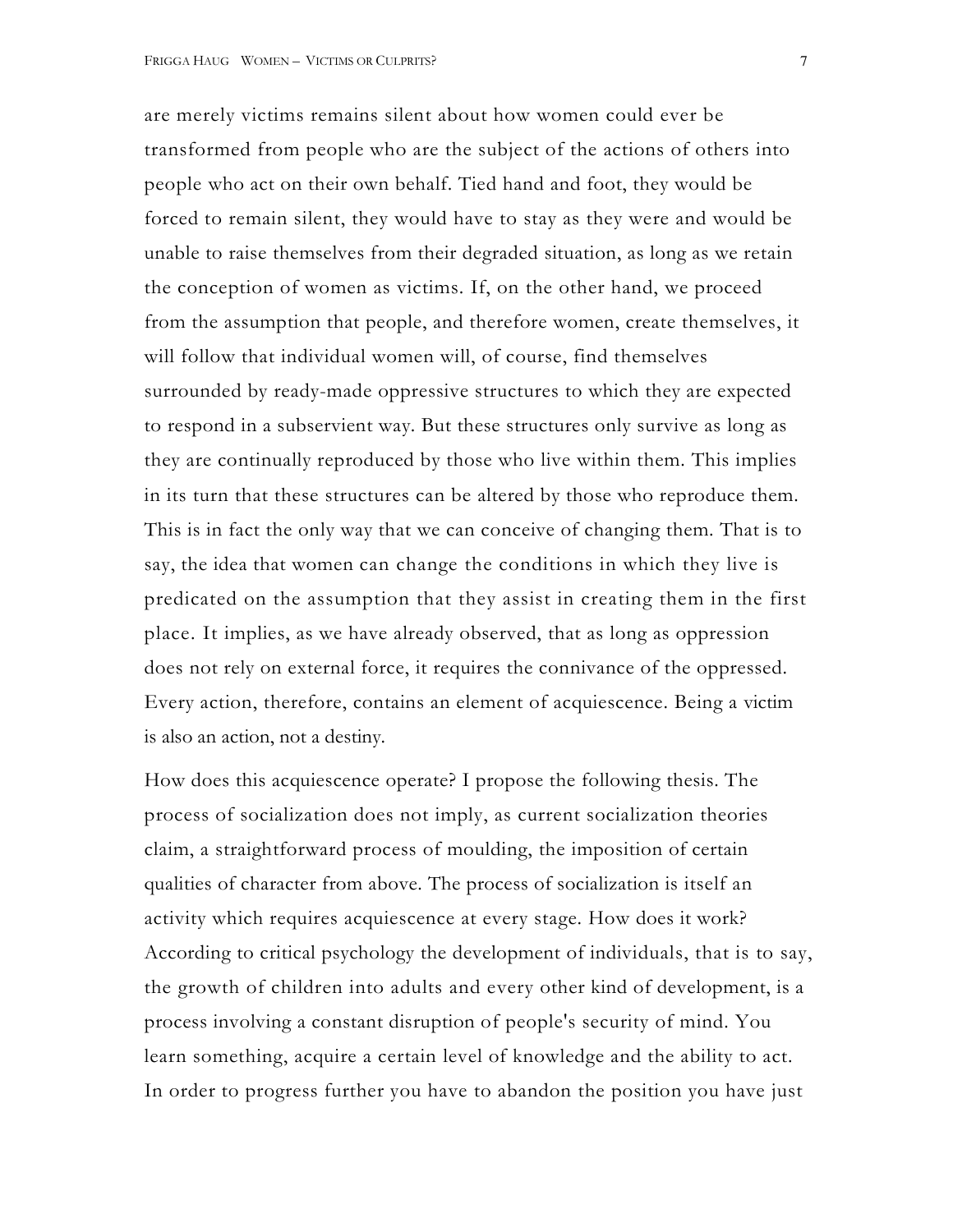reached. This makes you feel insecure or, to put it a different way, you experience conflict. The following stage is an attempt to resolve that conflict and achieve security on a higher plane. In this process, in which development means permanent insecurity and permanent conflict, there are normative social structures or authorities such as the family, parents, and so on, which provide emotional support and help you to advance from one stage to the next.

The fact that development entails conflict implies also that it contains the possibility of non-development. As long as societies are characterized by oppression and exploitation, the all-round development of individuals in society will be prevented by social relations and by the dominant authorities. In our society the efforts of women to develop advanced skills are particularly affected by their exclusion, self-imposed or not, from the social process of production. By such means as bribery, diversion, repression or compensation they are persuaded to accept more restricted spheres of activity. Before illustrating this, I should like to formulate a provisional starting point for empirical research. In every study of oppression it is necessary to make a precise analysis of people's activities and attitudes. It is important to pay heed to the hidden compensations, rewards and soft options which they may contain as a sort of temptation deflecting us from alternative possibilities of action. This applies as much to the past as to the analysis of individual socialization processes in our own day.

Let us illustrate these ideas with reference to the family and wage labour. We shall proceed from the assumption that to be a wife and mother and nothing more than that in modern society is itself oppressive, for reasons that are very well known: women are excluded from participation in social decisions and, in addition, are unable to support and nurture themselves; their earnings are not considered their own; they cannot feed and clothe themselves; cannot rent a room of their own without their husbands' consent; and so on, and so on. This leads us to the question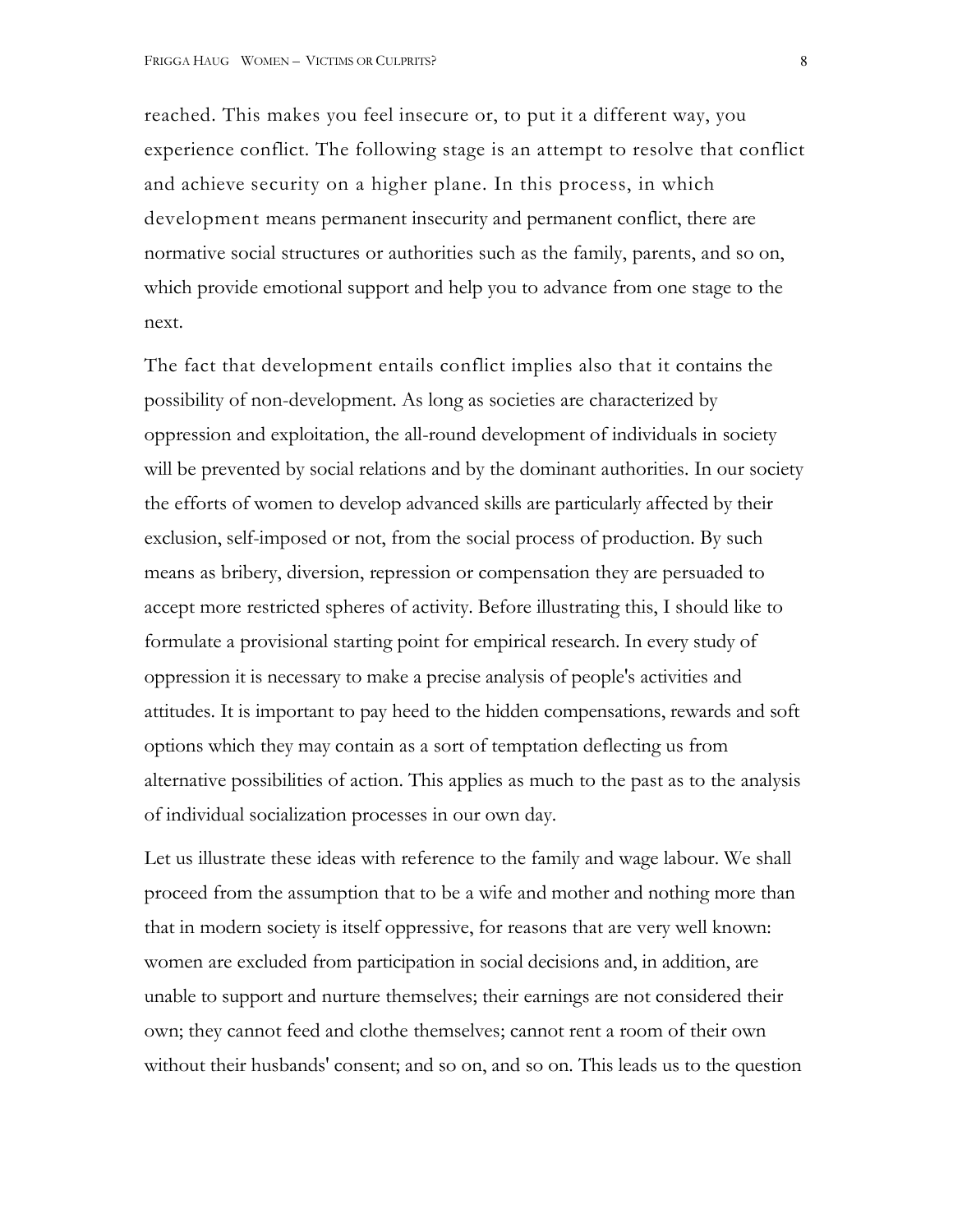of why women `voluntarily' choose such a condition, even though they are often conscious of that oppression and still do not prefer a career. This question can easily be answered.

The disadvantages of being a wife and mother are obvious, but so too are the rewards. These can be quite trivial. For example, the housewife may not immediately perceive her dependence on wage labour. If she has no children as yet, she does not have to get up so early in the morning. She does not need to sell herself; she can dispose of her time as she wishes, or at least it may seem that she can. In many ways, then, she may be choosing a life that has more to offer in the short term over one which is more demanding but more socially integrated and which would bring greater satisfaction in the long term. The difficulty of opting for the more challenging life is increased by the fact that the emotional security of staying at home functions as a kind of temptation, and this is socially supported as the dream of eternal love. Learning has risks, and self-development implies risks as well. The questioning of traditional roles requires emotional support; but at the same time, alternative roles for women are scarcely available and so that emotional support is not forthcoming. Up to now, there has been no opportunity for women to assume positions of power, and therefore no social provision for that assumption of power. Even their participation in wage labour, at least in such a way that they are afforded an opportunity to develop their skills, is something that society has not planned for. There is therefore virtually no social and emotional support, no opportunity to build up their confidence, no chance of being anything but outsiders. It is hard to be optimistic about women's social development, hard to see how they might lift their heads and stand upright and erect.

If women ace to improve their position, then, they need the support of a collective, a culture of their own. For this reason the women's movement assumes an outstanding significance; it becomes a necessity for every step women take away from what is socially expected of them.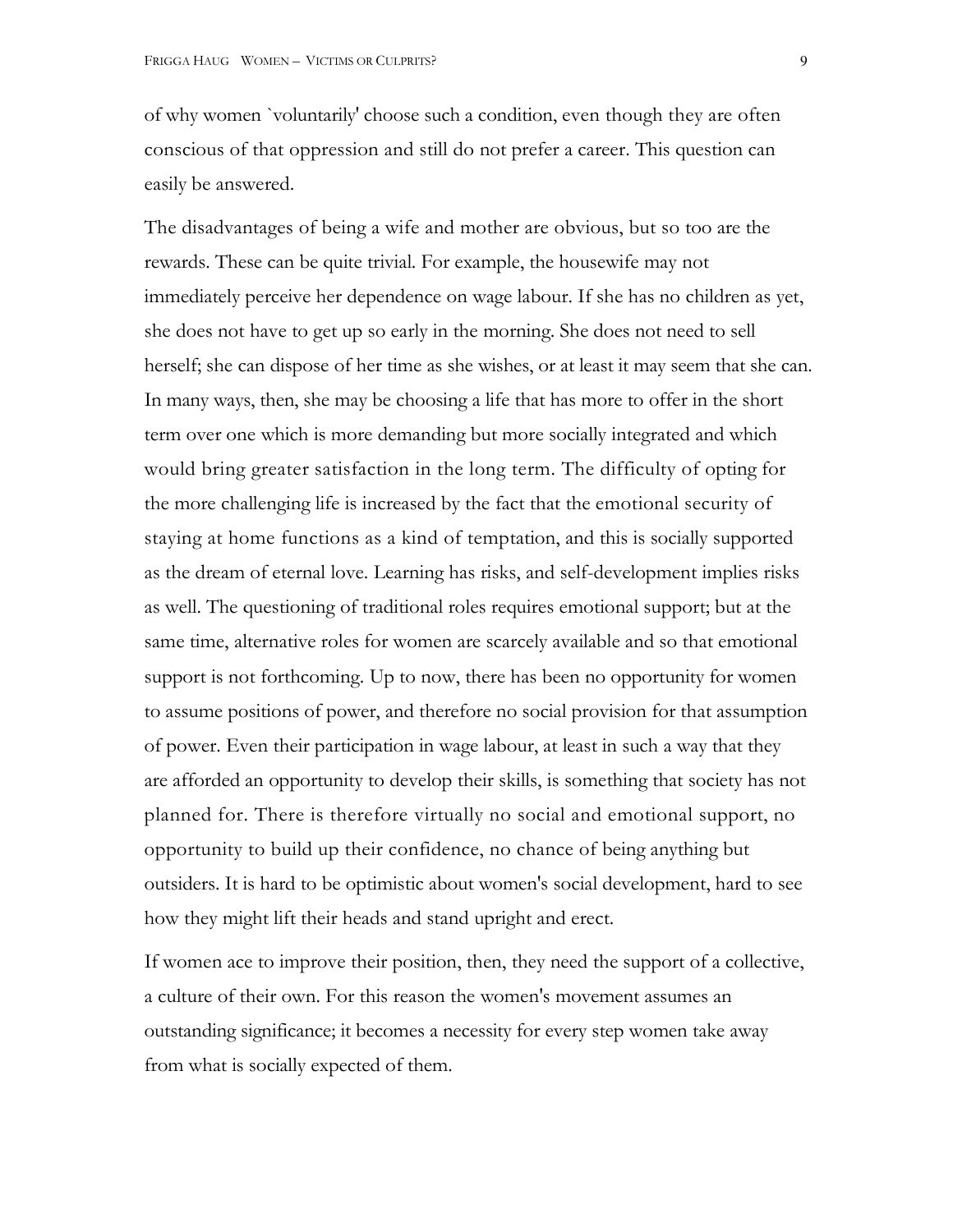Better control of their own nature – through birth control and alternatives to breast-feeding – and the existence of the women's movement are therefore the prerequisites of real emancipation. This also implies that if women are to change themselves, they need individually to dissolve structures of thought and feeling within themselves.

The question I should like to ask is this: What is the point of analysing women's actions from this angle? Or, in other words, what is gained by an analysis which maintains that the oppression of women can only be understood if we accept that women have acquiesced in their oppression at every stage? Of what use is it? My preliminary reply is that if women wish to change matters, and if the women's movement wishes to achieve anything, we must acknowledge that existing personality structures are obstructing the process of change.

Think, for example, of the enormous amount of energy which most women expend on private relationships, energies which they direct against themselves in every – inevitable – crisis. These relationships are, therefore, primarily selfdestructive. Furthermore, the need for change is inevitably opposed by an inertia which is already a fixed part of the personality. This inertia reflects the claims of immediate pleasure, of enjoying one's life here and now, instead of the arduous efforts required for change. The private relationships just mentioned are not only self-destructive; they also pose excessive demands on women's feelings. If women desire to bring about change, they must find ways of enabling themselves to act autonomously. This means that they must change their attitudes and this in turn calls on them to change their own personality structure. Why should this be so?

If we proceed from the assumption that women lead oppressed lives and that they have to experience their own oppression day by day, it will follow that their personalities will bear the traces of their lives. If they are thought to be incapable of action, they will only succeed in reversing this judgement by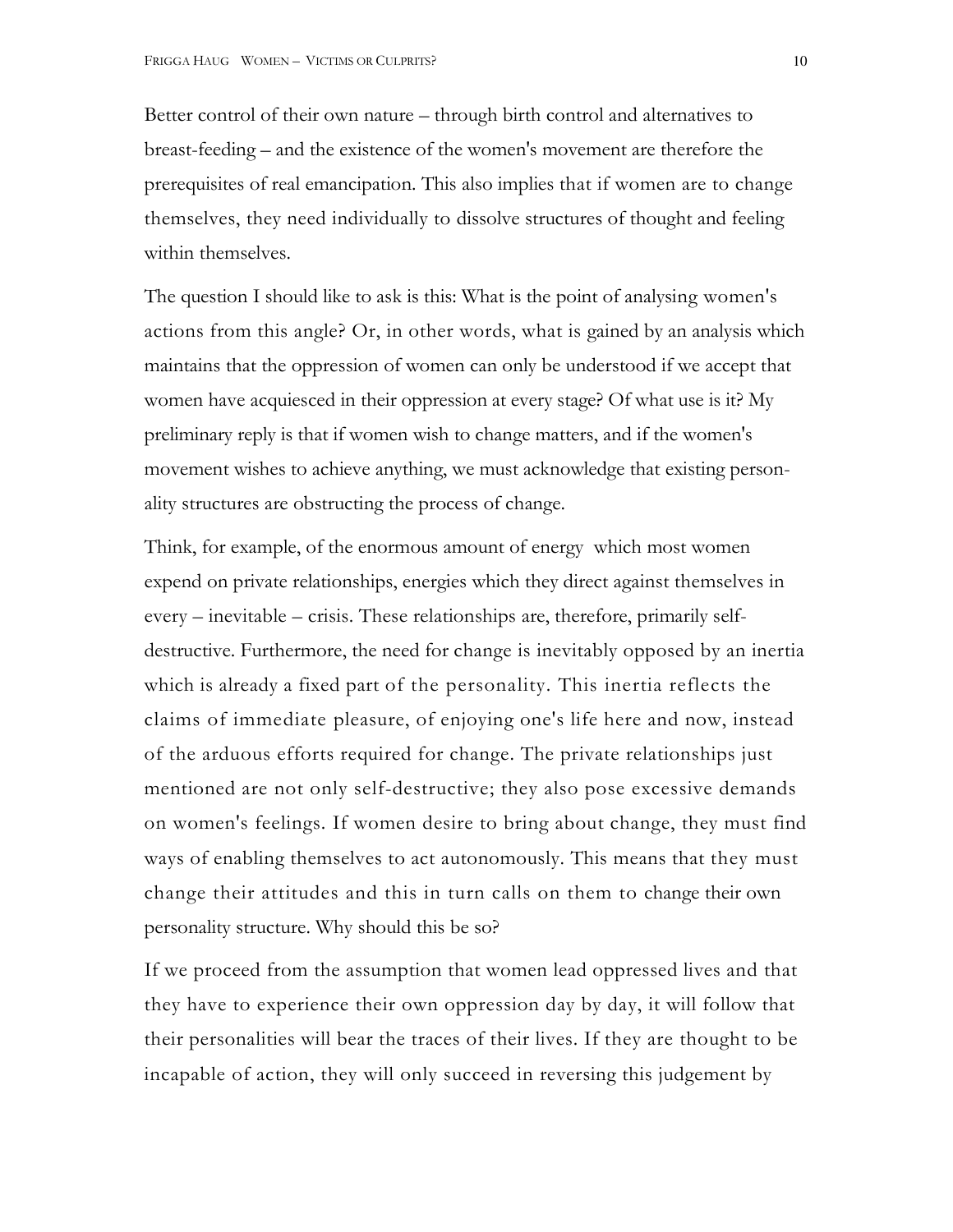questioning parts of their own personality. This is true of learning processes in general. As women increase their competence and independence, and as they extend their control to other facets of their lives, they will also encounter areas of experience which they are unable to master. These will include all the areas which protect the dominant structures of society. For women it also includes all sorts of social activities which have been inhibited in the course of individual socialization. The prohibition on women's developing, on `growing up', would drive individual women mad, or make them ill and incapable of action, if they were to become aware at every step that they are prevented from becoming competent. Of course, many people do fall sick or go mad and this applies particularly to women. But those who do not go mad and who continue to function within a restricted sphere of activity are compelled to *reinterpret, repress or ignore* those activities where their competence is not recognized and not made possible. These reinterpretations then become an integral part of their personality. This may mean that these repressed areas appear not to exist or, if recognized, are regarded as boring. Emotionally they may appear to have no place in a woman's consciousness. But if women wish to change the conditions from which they are suffering, they will have to come to grips with these aspects in their own personality which acquiesce in their own incompetence. In short they will have to change their own feelings. This will result in feelings of insecurity and even crisis, a crisis which women cannot face up to without help. Women will only be able to live through such a crisis if they obtain emotional support.

This brings me to my conclusion. It may be objected that if that social support is not forthcoming — and it certainly isn't — political groups and organizations, a political collective in short, can fill the breach. It is my contention that this is not enough for women because in all attempts to reorganize their feelings or to abandon old structures for new, usually as the